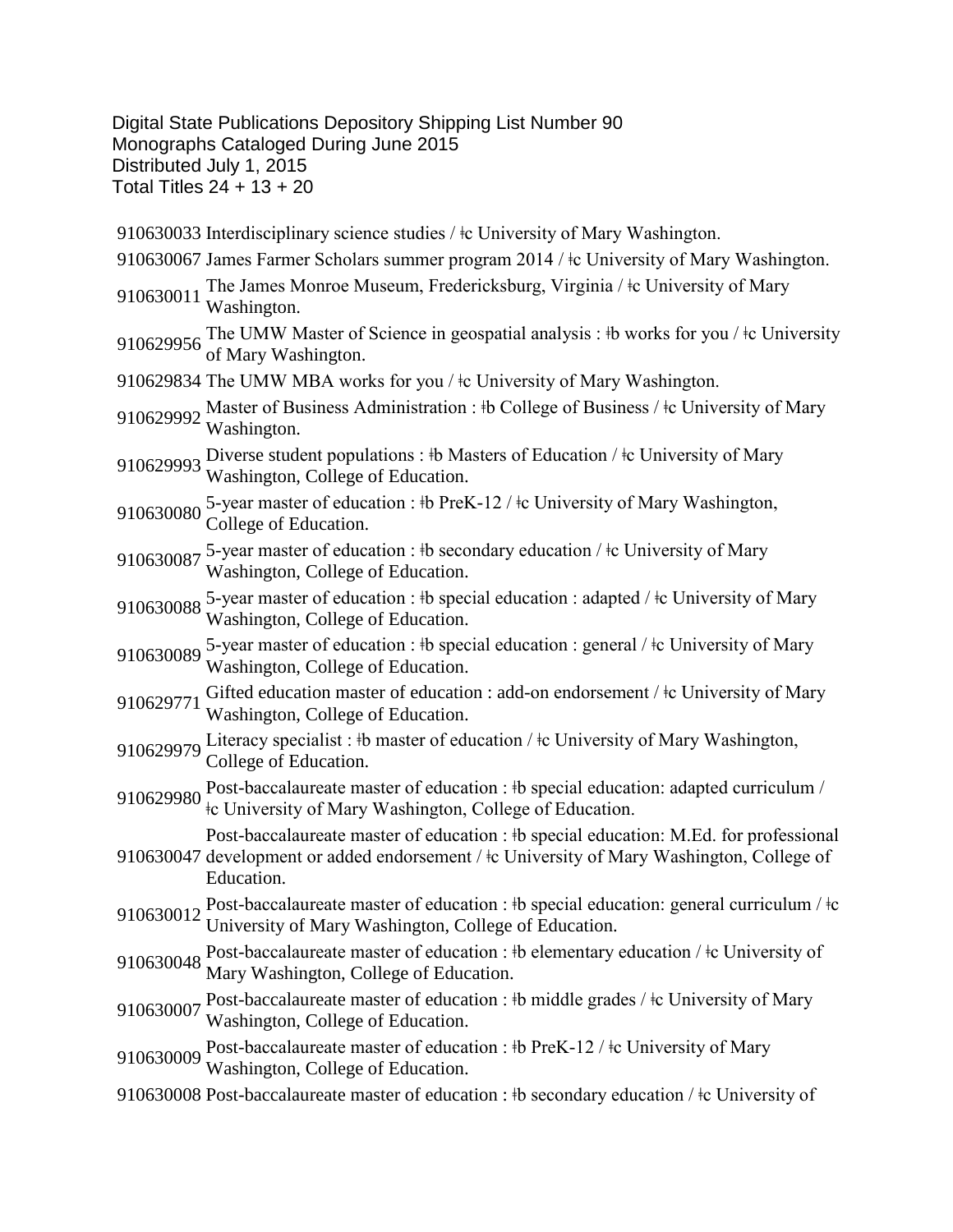| Mary Washington, College of Education.                                                                                                                          |
|-----------------------------------------------------------------------------------------------------------------------------------------------------------------|
| 910630094 Teaching English as a second language (TESL) : #b master of education / $\pm$ University of Mary Washington, College of Education.                    |
| 910630095 Teaching English as a second language (TESL) master of education : #b inital licensure / $\pm$ c University of Mary Washington, College of Education. |
| 910630096 Preliminary evaluation of VADOC faith-based programs / $\pm$ Virginia Department of Corrections, Statistical Analysis & Forecast Unit.                |

910630097 Community / ǂc University of Virginia, School of Law.

| 911059392 | 5-year master of science : #b<br>elementary education / ‡c<br>University of Mary<br>Washington, College of<br>Education. |
|-----------|--------------------------------------------------------------------------------------------------------------------------|
| 911059393 | Museum studies minor / $\frac{1}{k}$<br>University of Mary<br>Washington.                                                |
| 911059394 | Physics $(a)$ UMW / $\pm c$<br>University of Mary<br>Washington.                                                         |
| 911059454 | A self-guided walking tour / $\pm c$<br>University of Mary<br>Washington, Office of<br>Admission.                        |
| 911059455 | Moving on begins with<br>reaching out: #b UMW cares /<br><b>the University of Mary</b><br>Washington.                    |
| 911059408 | Spanish @ UMW / $\pm c$<br>University of Mary<br>Washington.                                                             |
| 911059414 | Summer science outreach<br>initiative / $\pm c$ University of<br>Mary Washington.                                        |
| 911059415 | Talley Center for counseling<br>services / ‡c University of Mary<br>Washington.                                          |
| 911059409 | UMW theatre / ‡c University of<br>Mary Washington.                                                                       |
| 911059416 | It's how I think [no apologies] /<br><b>the University of Mary</b><br>Washington.                                        |
| 911059456 | It's how I think [analytical] / $\pm c$                                                                                  |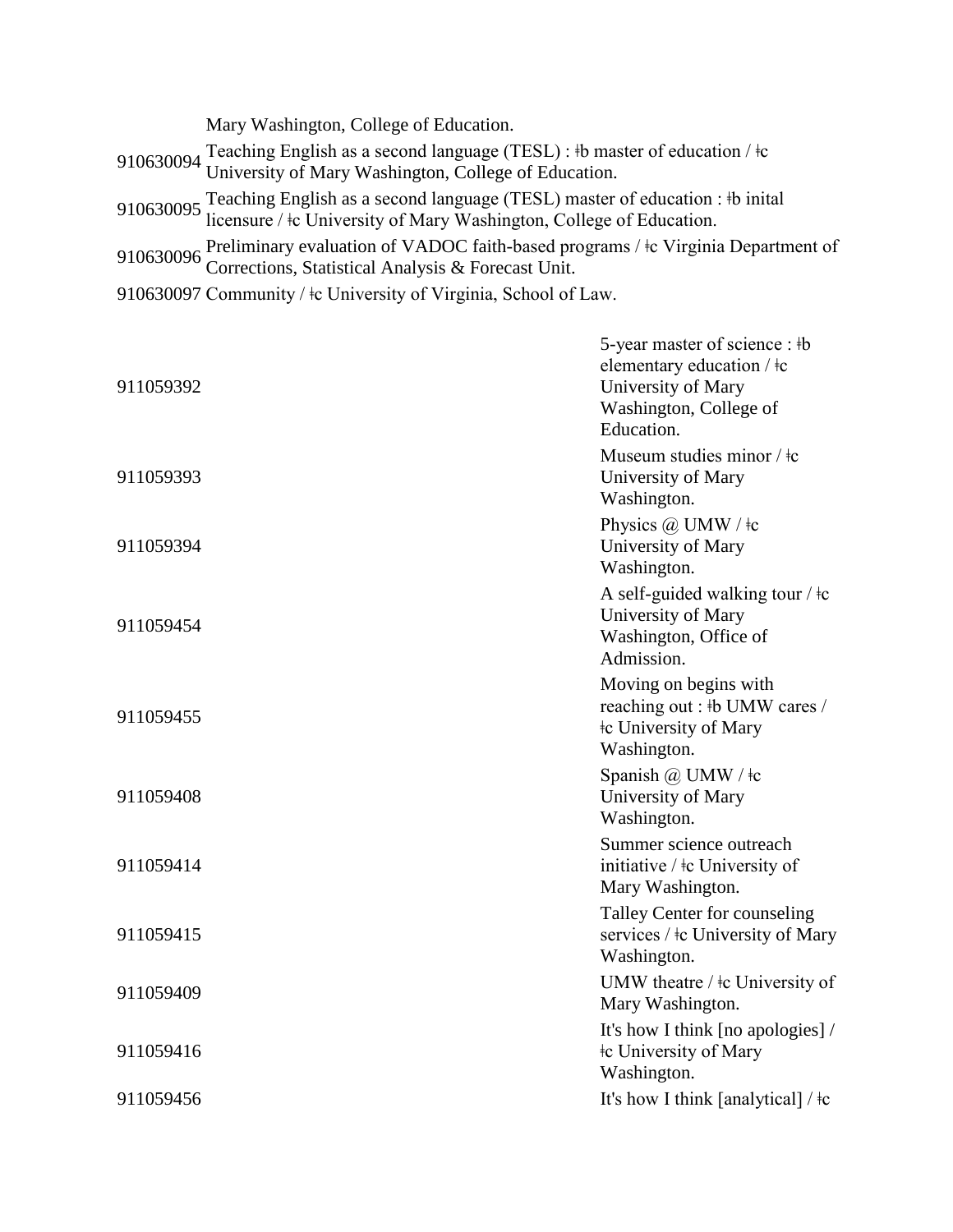911059457 major / ǂc University of Mary Washington, Women's and Gender Studies. 911059458 Probation violators within the SR offender populations  $/ \dagger c$ Virginia Department of Corrections, Statistical Analysis & Forecast Unit. 911386056 Student code of conduct policy guidelines /  $\pm$ c Virginia Board of Education. 911386057 Economics /  $\pm c$  Virginia Department of Education. 911386058 Personal finance /  $\pm c$  Virginia Department of Education. 911386206 title 54.1, chapter 22 / ǂc Virginia Board for Regulations governing certified professional soil scientists : ‡b last updated March 1, 2015 : statutes Professional Soil Scientists and Wetland Professionals. 911386207 2015 : statutes title 54.1, chapter 22 / ǂc Virginia Regulations governing certified professional wetland delineators : ‡b last updated March 1, Board for Professional Soil Scientists and Wetland Delineators. 911386208 October 9, 2014 : statutes title 55, chapter  $4.2 / \text{tc}$ <br>911386208 Commonwealth of Virginia Common Interact Condominium regulations : ǂb last updated Commonwealth of Virginia Common Interest Community Board. 911386187 statutes, title 54.1, chapter 11 / ǂc Commonwealth Regulations :  $\frac{1}{2}$  b last updated December 1, 2014 : of Virginia Board for Contractors. 911386113 January 1, 2015 : statutes title 54.1, chapter 20.1 / Real estate appraiser regulations : ‡b last updated ǂc Real Estate Appraiser Board. 911386188 statutes title 54.1, Chapter 22 / ǂc Commonwealth Regulations for the Geology Certification Program :  $\frac{1}{2}$  b last updated January 1, 2015 : of Virginia Board for Professional Soil Scientists, Wetland Professionals, and Geologists. 911386189 Common interest community management

University of Mary

Women's and gender studies

Washington.